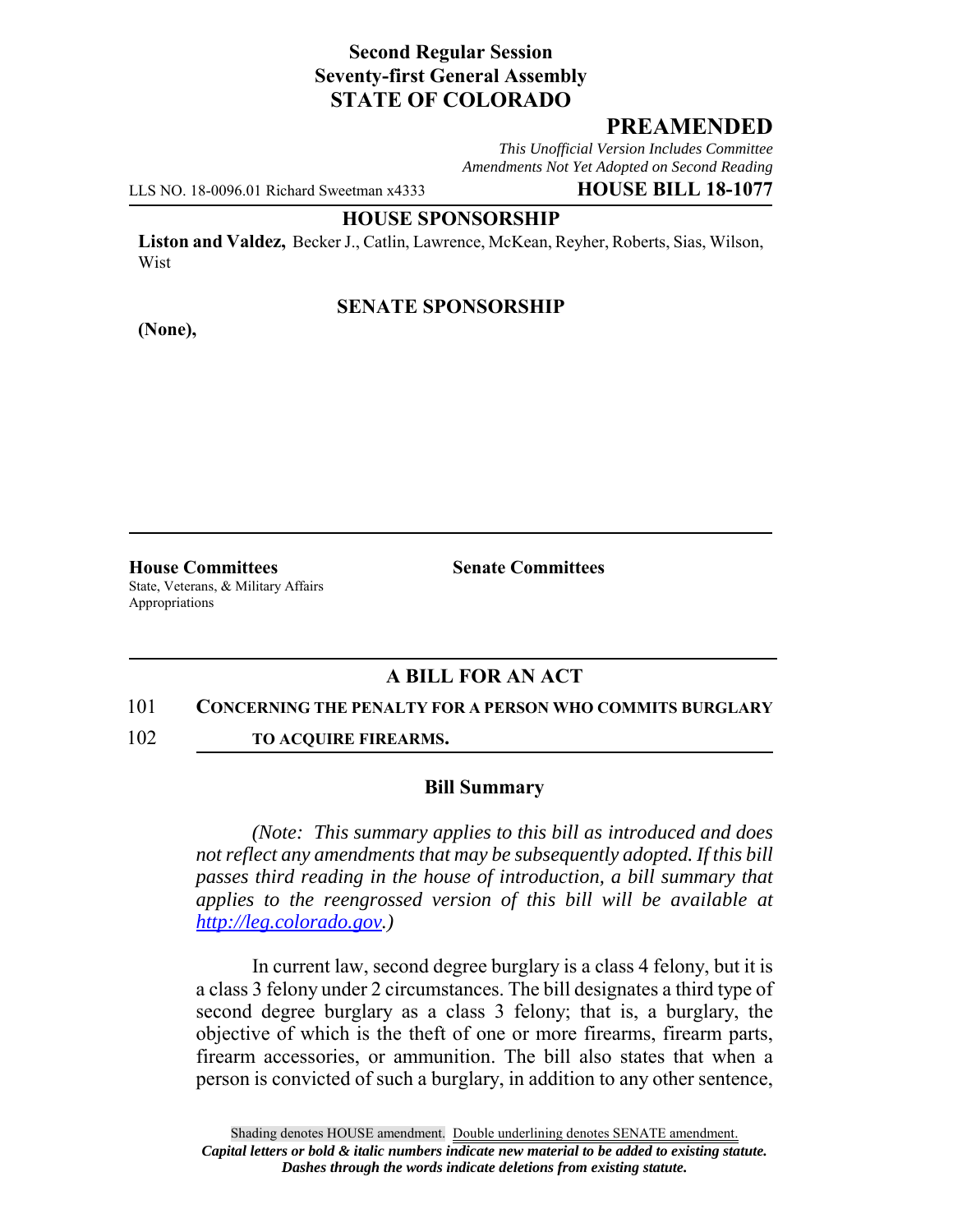the court may require the person to pay a fine of at least \$10,000 but not exceeding \$750,000.

| $\mathbf{1}$   | Be it enacted by the General Assembly of the State of Colorado:              |                                                                         |                         |
|----------------|------------------------------------------------------------------------------|-------------------------------------------------------------------------|-------------------------|
| $\overline{2}$ |                                                                              | <b>SECTION 1.</b> In Colorado Revised Statutes, 18-4-203, amend         |                         |
| 3              |                                                                              | $(2)(a)$ and $(2)(b)$ ; and <b>add</b> $(2)(c)$ as follows:             |                         |
| $\overline{4}$ |                                                                              | 18-4-203. Second degree burglary. (2) Second degree burglary            |                         |
| 5              |                                                                              | is a class 4 felony, but it is a class 3 felony if:                     |                         |
| 6              |                                                                              | (a) It is a burglary of a dwelling; $\sigma$                            |                         |
| 7              |                                                                              | (b) It is a burglary, The objective of which THE BURGLARY is the        |                         |
| 8              |                                                                              | theft of a controlled substance, as defined in section $18-18-102$ (5), |                         |
| 9              | lawfully kept within any building or occupied structure; OR                  |                                                                         |                         |
| 10             |                                                                              | (c) THE OBJECTIVE OF THE BURGLARY IS THE THEFT OF ONE OR                |                         |
| 11             | MORE FIREARMS OR AMMUNITION.                                                 |                                                                         |                         |
| 12             |                                                                              |                                                                         |                         |
| 13             | SECTION 2. In Colorado Revised Statutes, 18-1.3-401, amend                   |                                                                         |                         |
| 14             | $(1)(a)(III)(A)$ ; and <b>add</b> $(1)(a)(III)(F)$ as follows:               |                                                                         |                         |
| 15             |                                                                              | $18-1.3-401.$<br>Felonies classified - presumptive penalties.           |                         |
| 16             | $(1)$ (a) (III) (A) As to any person sentenced for a felony committed on or  |                                                                         |                         |
| 17             | after July 1, 1985, except as otherwise provided in sub-subparagraph $(E)$   |                                                                         |                         |
| 18             | of this subparagraph (HH) SUBSECTION $(1)(a)(III)(E)$ OR $(1)(a)(III)(F)$ of |                                                                         |                         |
| 19             | THIS SECTION, in addition to, or in lieu of, any sentence to imprisonment,   |                                                                         |                         |
| 20             | probation, community corrections, or work release, a fine within the         |                                                                         |                         |
| 21             | following presumptive ranges may be imposed for the specified classes        |                                                                         |                         |
| 22             | of felonies:                                                                 |                                                                         |                         |
| 23             | <b>Class</b>                                                                 | <b>Minimum Sentence</b>                                                 | <b>Maximum Sentence</b> |
| 24             | $\mathbf{1}$                                                                 | No fine                                                                 | No fine                 |
| 25             | 2                                                                            | Five thousand dollars                                                   | One million dollars     |
|                |                                                                              |                                                                         |                         |